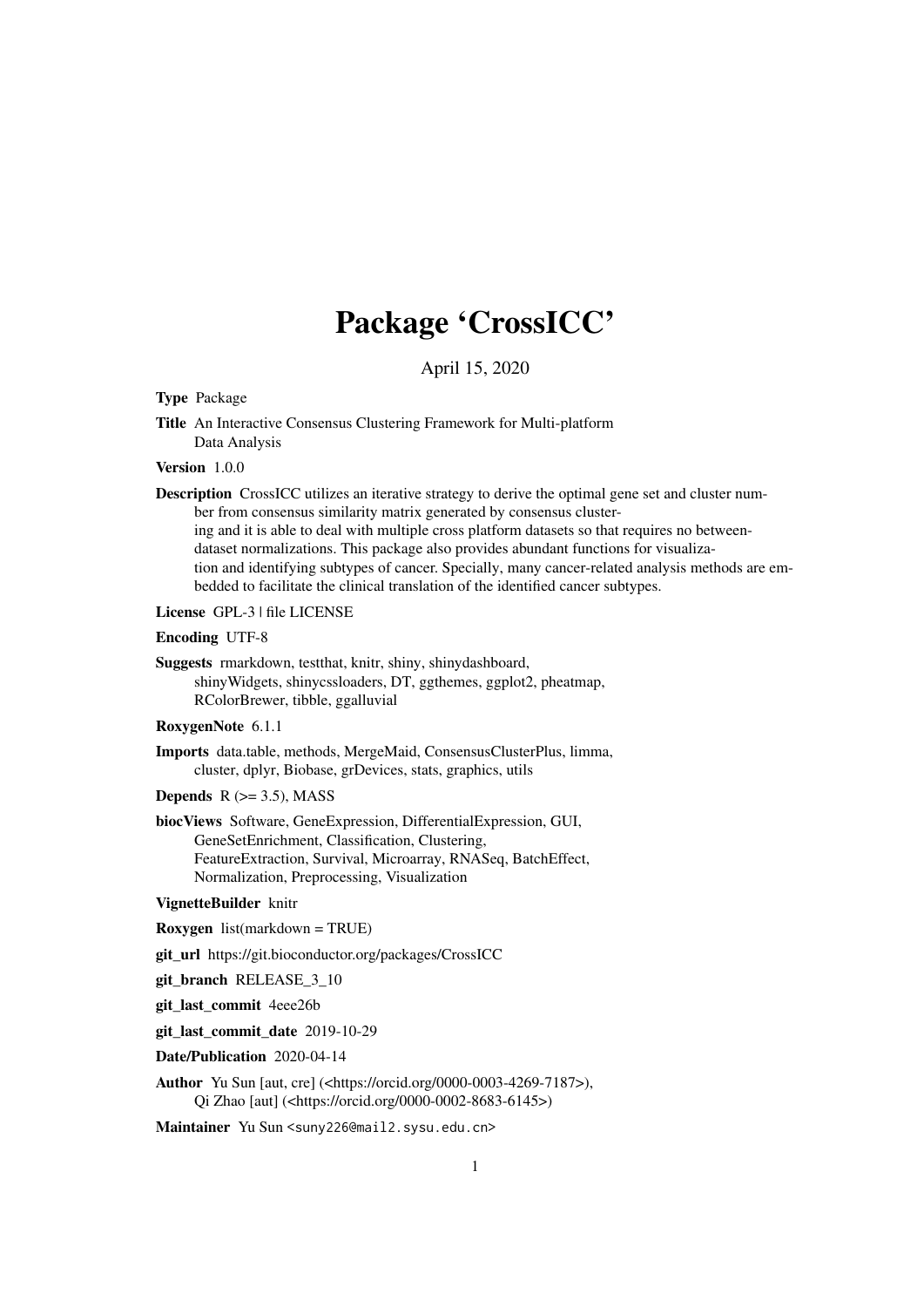### <span id="page-1-0"></span>R topics documented:

| $CrossICC \dots \dots \dots \dots \dots \dots \dots \dots \dots \dots \dots \dots \dots \dots \dots \dots$ |  |
|------------------------------------------------------------------------------------------------------------|--|
|                                                                                                            |  |
|                                                                                                            |  |
| $get\_jarrad\_index\_df\_fromDF \dots \dots \dots \dots \dots \dots \dots \dots \dots \dots \dots \dots$ 6 |  |
|                                                                                                            |  |
|                                                                                                            |  |
|                                                                                                            |  |
|                                                                                                            |  |
|                                                                                                            |  |
|                                                                                                            |  |
|                                                                                                            |  |

#### $\blacksquare$

Cal.ARI *Title Adjust Rank Index*

#### Description

Title Adjust Rank Index

#### Usage

Cal.ARI(df, col1, col2)

#### Arguments

| df   | input data frame                         |
|------|------------------------------------------|
| col1 | name of interest variable 1 column in df |
| co12 | name of interest variable 2 column in df |

#### Value

adjust ARI value

centroidOfcentroid *Return centroid of centroid from each platform*

#### Description

Return centroid of centroid from each platform

#### Usage

centroidOfcentroid(centroid.list, cluster)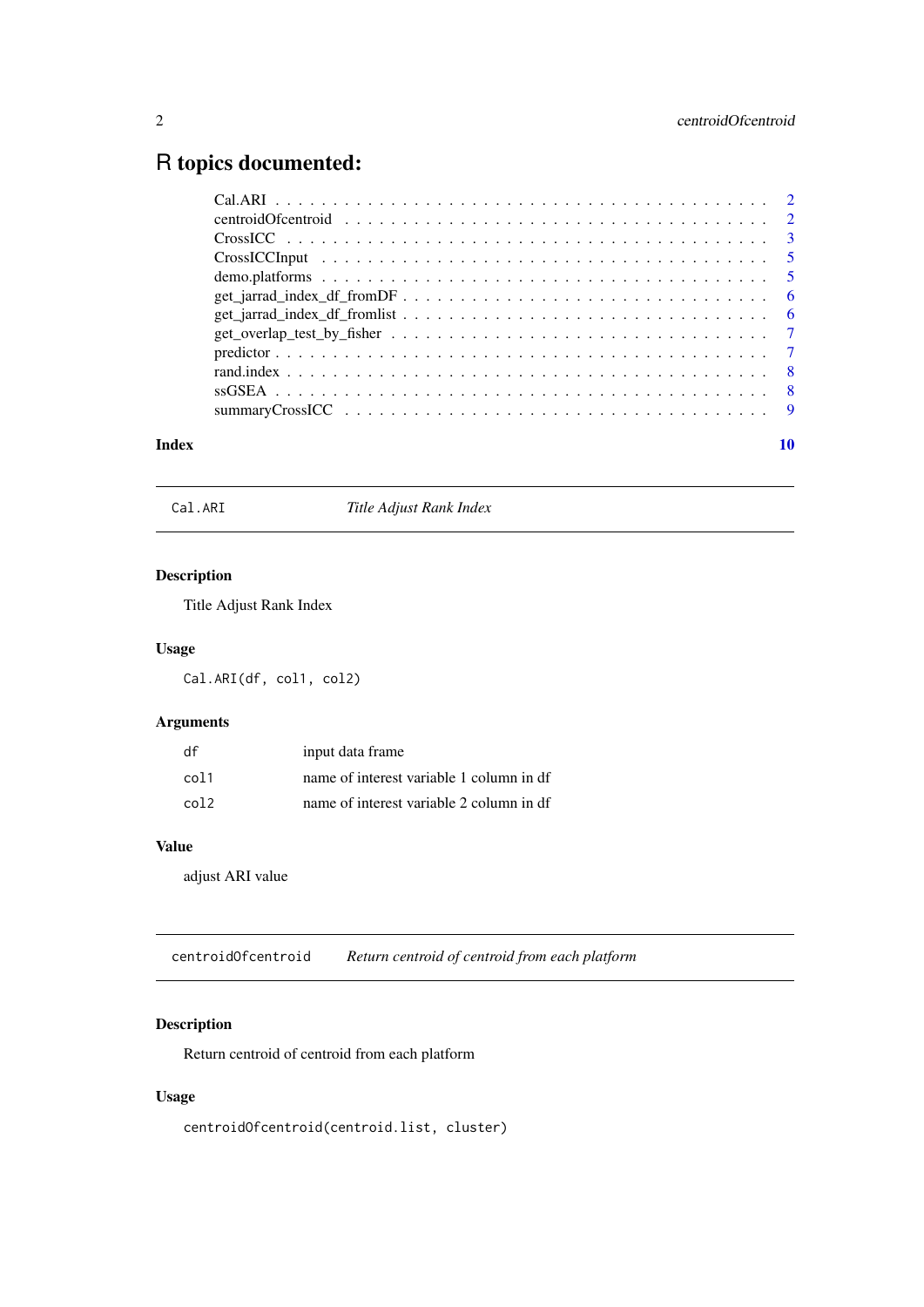#### <span id="page-2-0"></span>CrossICC 3

#### Arguments

|         | centroid. list a list stored the centroid                                     |
|---------|-------------------------------------------------------------------------------|
| cluster | a named vector with gene names as name and the cluster number as vector value |

#### Value

a list contains a vecter that store the predict clusters and a normalized expression matrix

| CrossICC | CrossICC: Automatically Aggregating and Summarizing Bioinformat- |
|----------|------------------------------------------------------------------|
|          | ics Results for Interactive Report.                              |

#### Description

CrossICC: Automatically Aggregating and Summarizing Bioinformatics Results for Interactive Report.

The Main Function of the package

#### Usage

```
CrossICC(..., study.name, filter.cutoff = 0.5, fdr.cutoff = 0.001,output.dir = "~", max.K = 10, max.iter = 20, rep.runs = 1000,
 n.platform = 2, pItem = 0.8, pFeature = 1, clusterAlg = "hc",
 distance = "euclidean", sil.filter = "soft",
 heatmap.order = "up.based", com.mode = "overlap", cc.seed = NULL,
 cluster.cutoff = 0.05, ebayes.cutoff = 0.1, ebayes.mode = "up",
 cross = "cluster", supercluster.method = "hclust",
 skip.merge.dup = TRUE, skip.mm = FALSE, skip.mfs = FALSE,
 use.shiny = FALSE, overwrite = FALSE)
```
#### Arguments

| .             | all datasets (matrices is better)                                                                                                                                                                                                                                                                    |
|---------------|------------------------------------------------------------------------------------------------------------------------------------------------------------------------------------------------------------------------------------------------------------------------------------------------------|
| study.names   | a vector containing all study names                                                                                                                                                                                                                                                                  |
| filter.cutoff | low variability (median absolute deviation (MAD)) cutoff threshold, default is<br>0.5.                                                                                                                                                                                                               |
| fdr.cutoff    | cutoff value during fdr filtering.                                                                                                                                                                                                                                                                   |
| output.dir    | the results' output directory.                                                                                                                                                                                                                                                                       |
| max.K         | the maximum cluster number of ConsensusClusterPlus. Default is 10, but was<br>set as number of samples when there're less than 10 samples.                                                                                                                                                           |
| max.iter      | the maximum number of iterations.                                                                                                                                                                                                                                                                    |
| rep.runs      | number of subsamples during clustering.                                                                                                                                                                                                                                                              |
| n.platform    | to filter the signature with it's meta-cluster group in platforms. That is, if the<br>parameter is set to 2 (default), the signature (like hgnc symbol ESR1) in a certain<br>meta-cluser (like K1) must exists more than 2 times among data of all platforms;<br>otherwise, it will not be reported. |
| pItem         | proportion of items to sample during clustering.                                                                                                                                                                                                                                                     |
|               |                                                                                                                                                                                                                                                                                                      |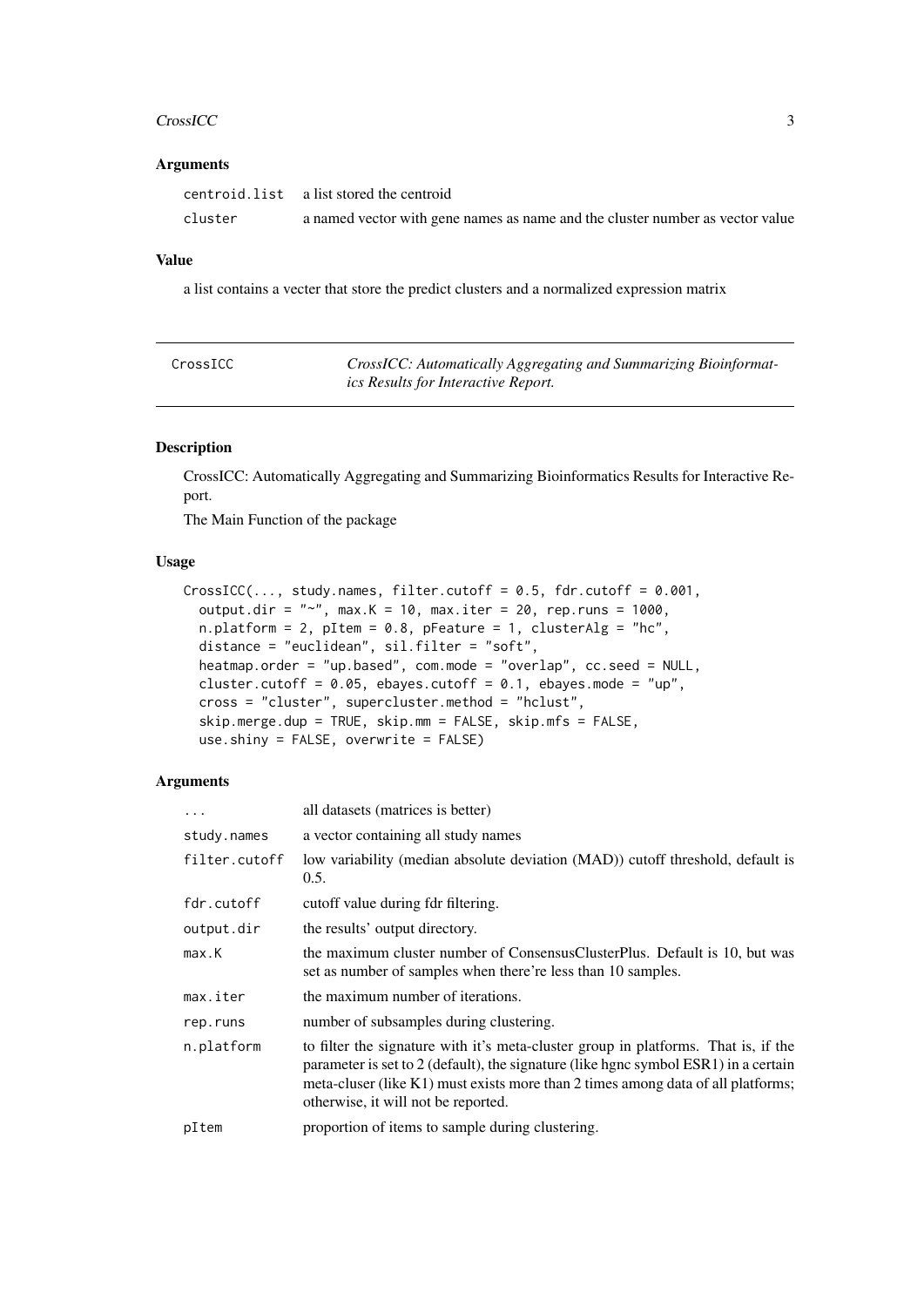<span id="page-3-0"></span>

| pFeature            | proportion of features to sample during clustering.                                                                                                                                                                                                                                                             |
|---------------------|-----------------------------------------------------------------------------------------------------------------------------------------------------------------------------------------------------------------------------------------------------------------------------------------------------------------|
| clusterAlg          | cluster algorithm. Could be 'hc' heirarchical (hclust), 'pam' for paritioning<br>around medoids, 'km' for k-means upon data matrix, 'kmdist' for k-means upon<br>distance matrices (former km option), or a function that returns a clustering.                                                                 |
| distance            | Could be 'pearson': (1 - Pearson correlation), 'spearman' (1 - Spearman corre-<br>lation), 'euclidean', 'canberra', 'minkowski" or custom distance function.                                                                                                                                                    |
| sil.filter          | silhouetee width filtering mode. Could be "soft" or "hard". If "hard", all negtive<br>silhouetee width value will be set to 0. Default is "soft" (to do nothing).                                                                                                                                               |
| heatmap.order       | gene order for heatmaps. Default is "up.based", with which genes will be ar-<br>ranged as up-regulated order in meta-clusters across all matrices. Or can be set<br>to "concordant" for all in same order.                                                                                                      |
| com.mode            | mode for choose common features when pre-processing data. Could be "over-<br>lap" (use intersection, default) or "merge" (keep all features).                                                                                                                                                                   |
| cc.seed             | sets random seed for reproducible results.                                                                                                                                                                                                                                                                      |
| cluster.cutoff      | cutoff value during determining cluster numbers.                                                                                                                                                                                                                                                                |
| ebayes.cutoff       | p-value cutoff when select differentially expressed probes.                                                                                                                                                                                                                                                     |
| ebayes.mode         | 'up' or 'both'. Choose only up-regulated genes or all differentially expressed<br>genes when determining MDEGs. default is 'up'                                                                                                                                                                                 |
| cross               | object type when determining meta-cluster. Could be "cluster" for clusters by<br>ConsencusClusterPlus, "sample" for samples or "none" (only used for single<br>dataset).                                                                                                                                        |
| supercluster.method |                                                                                                                                                                                                                                                                                                                 |
|                     | method for super-clustering. Default is 'hclust', can also be 'kmeans'.                                                                                                                                                                                                                                         |
|                     | skip.merge.dup skip merge multiple probes for one gene (duplicates) or not. Default is TRUE<br>(it is highly recommended that user has their data pre-processed well).                                                                                                                                          |
| skip.mm             | skip MergeMaid processing or not. Default is FALSE (not skip).                                                                                                                                                                                                                                                  |
| skip.mfs            | by default, the datasets will be normalized at the start, and the genes or features<br>that have no or few contributions to the final clusters will be filtered out. To skip<br>this process, you can set this parameter to TRUE. Only try when you're sure that<br>you're working with pre-processed datasets. |
| use.shiny           | if TRUE, a shiny app will appear after running this main function. Note: You<br>must keep output.dir with default value '~' for using shiny app.                                                                                                                                                                |
| overwrite           | if user allow overwrite result file? Default is FALSE.                                                                                                                                                                                                                                                          |

#### Value

A nested list with iteration time as its name and list containing consensus cluster, gene signature and balanced cluster as its value.

#### See Also

#### [ConsensusClusterPlus](#page-0-0)

```
data("demo.platforms")
CrossICC.obj <- CrossICC(demo.platforms, skip.mfs = TRUE, max.iter = 1, overwrite = TRUE, output.dir = tempdir())
```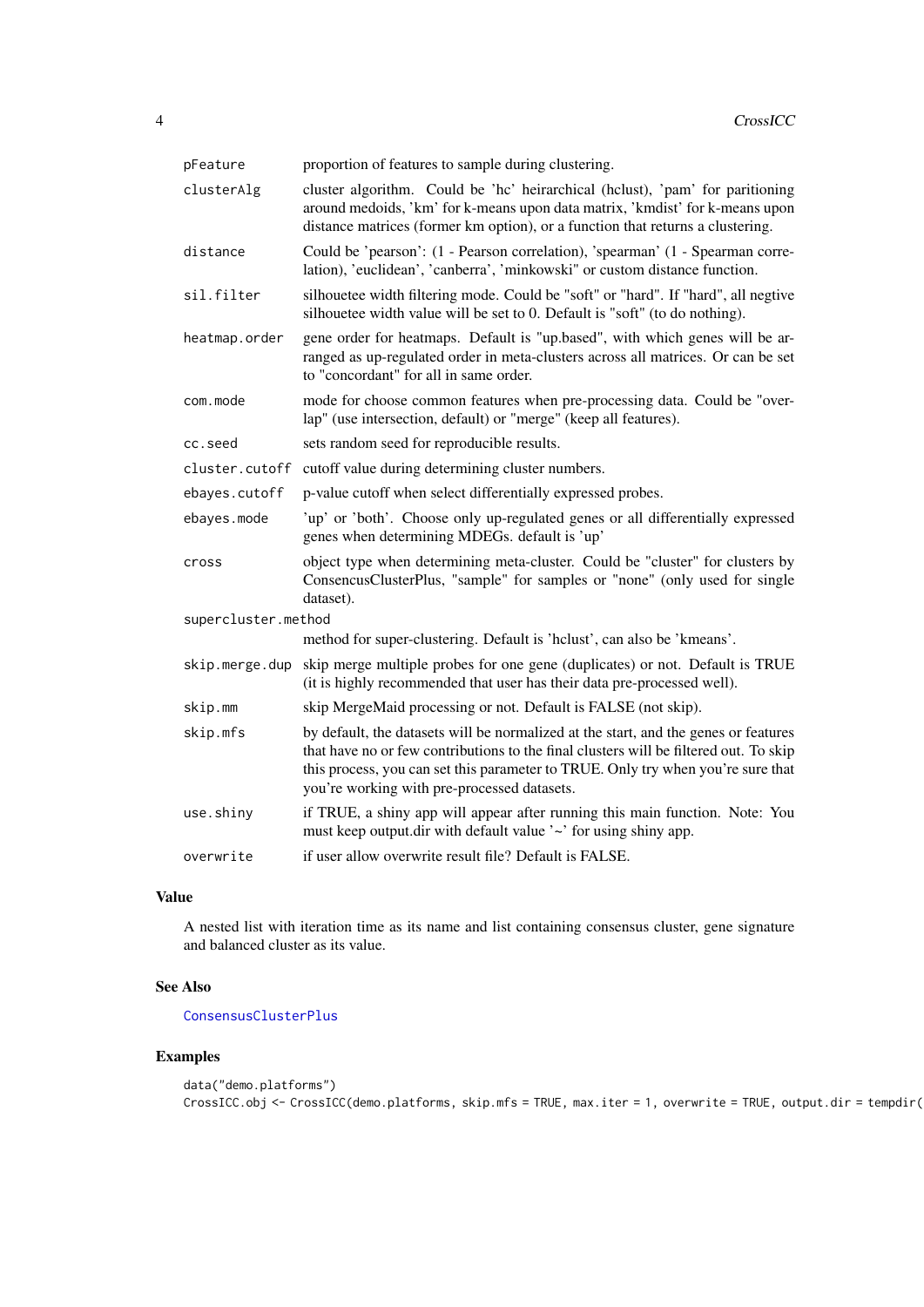<span id="page-4-0"></span>CrossICCInput *Read file into CrossICC input*

#### Description

Read file into CrossICC input

#### Usage

```
CrossICCInput(files)
```
#### Arguments

files a list for filenames, usually a returned value of list.files() function

#### Value

list contains matrices from each platform parsing from file provided .

#### Examples

```
files <- list.files(path=".", pattern = '.csv')
CrossICC.input <- CrossICCInput(files)
```
demo.platforms *list containing several different (eSet) matrix.*

#### Description

each matrix comes from GSE file with feature names.

#### Usage

demo.platforms

#### Format

*Note: this is format of single matrix.* A matrix with rows of features (genes) and column of samples:

sample1 GSM\*

sample2 GSM<sup>\*</sup> ...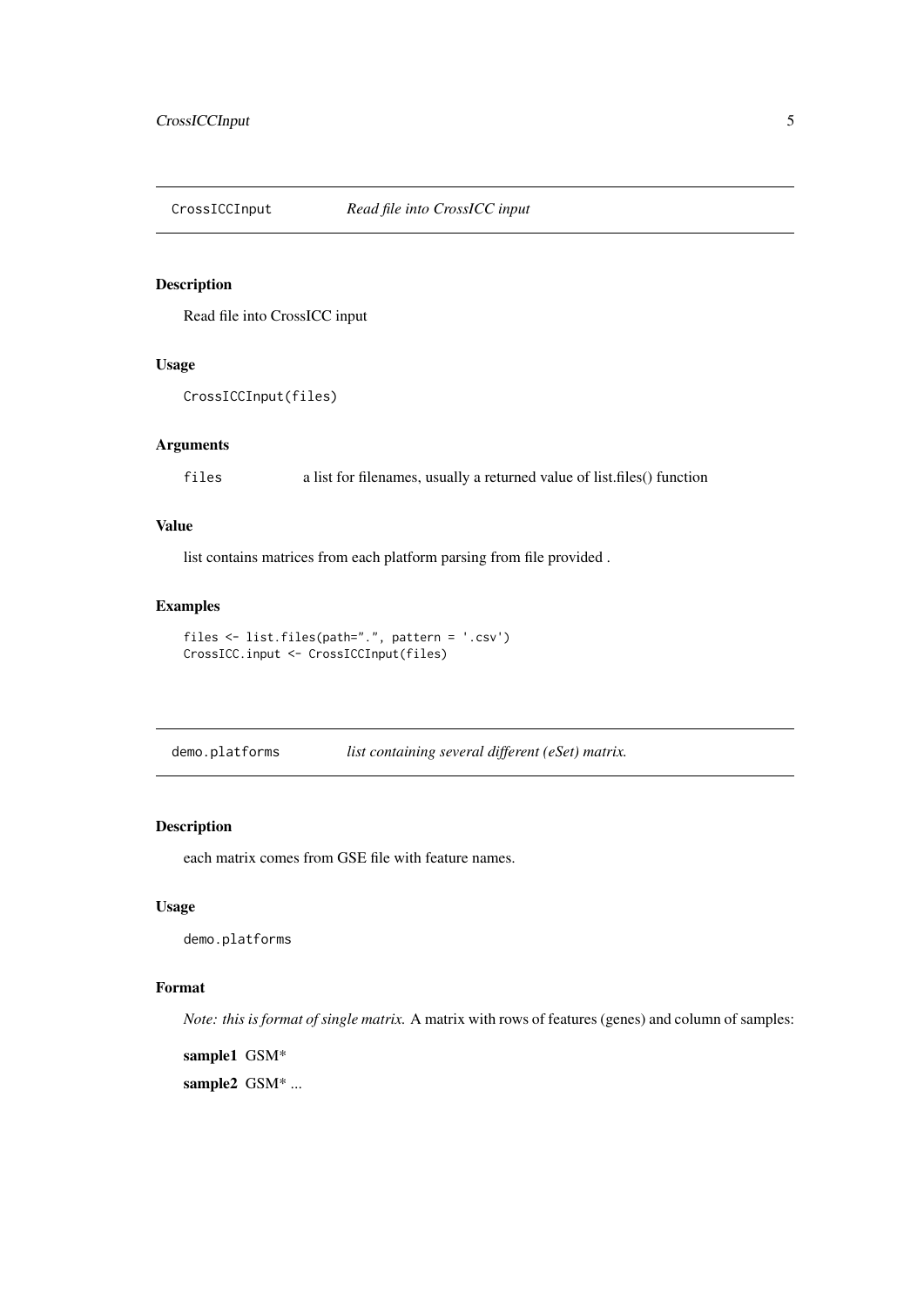<span id="page-5-0"></span>get\_jarrad\_index\_df\_fromDF

*Title get jaccard index of list factors*

#### Description

Title get jaccard index of list factors

#### Usage

```
get_jarrad_index_df_fromDF(df1, df2, universe = NULL)
```
#### Arguments

| df1      | an annotated data frame with cluster at the seccond column           |
|----------|----------------------------------------------------------------------|
| df2      | an annotated data frame with cluster at the seccond column           |
| universe | (Optional) total number of all strings that yec1 and yec2 comes from |

#### Value

a data frame of Jaccard index or a list contains two dataframe (jaccard index and Fisher's test P value list )

get\_jarrad\_index\_df\_fromlist *Title get jaccard index of list factors*

#### Description

Title get jaccard index of list factors

#### Usage

```
get_jarrad_index_df_fromlist(list1, list2, universe = NULL)
```
#### Arguments

| list1    | a list that contains a lot vectors                                     |
|----------|------------------------------------------------------------------------|
| list2    | a list that contains a lot vectors                                     |
| universe | (Optional) total number of all strings that yee 1 and yee 2 comes from |

#### Value

a data frame of Jaccard index or a list contains two dataframe (jaccard index and Fisher's test P value list )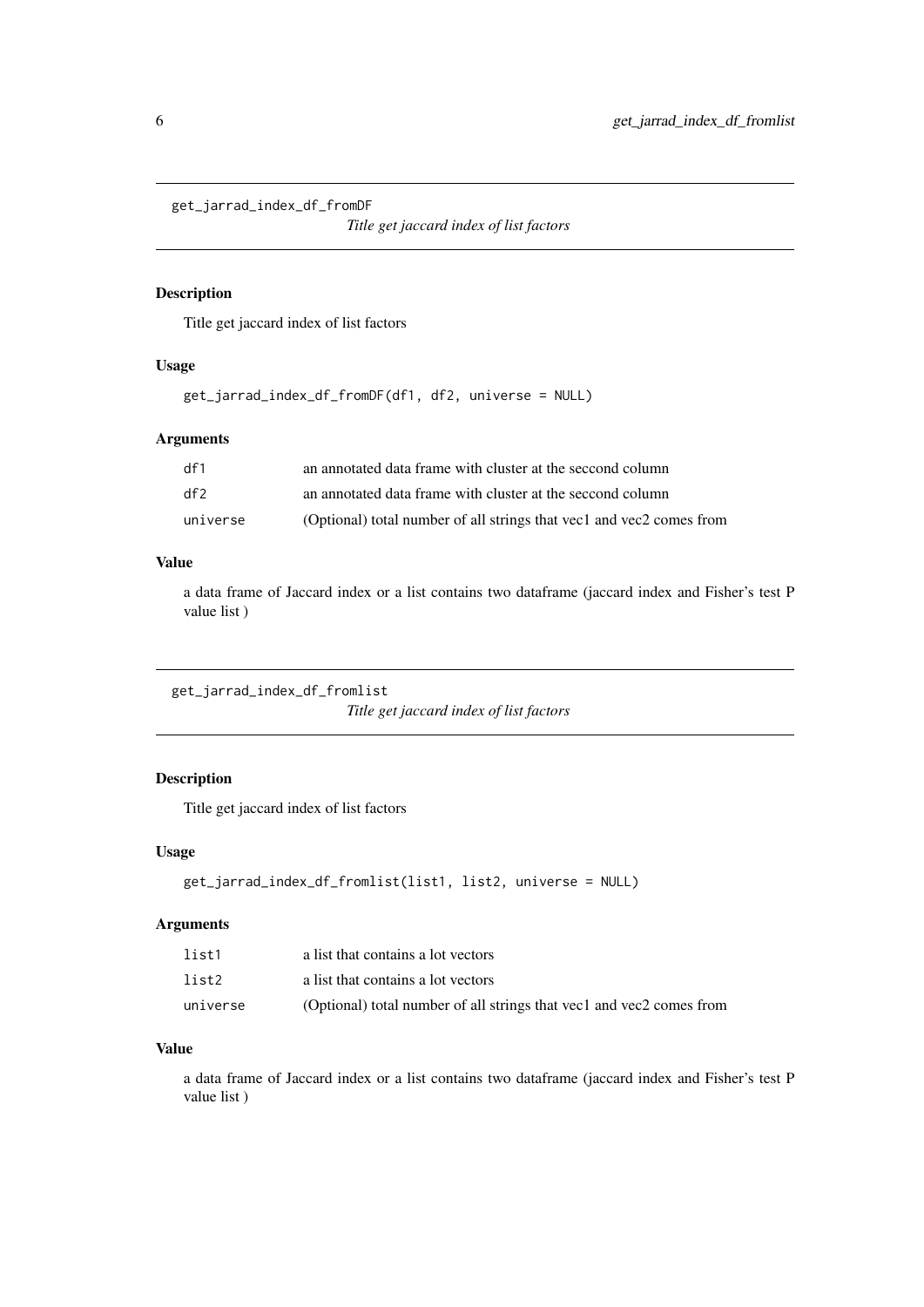<span id="page-6-0"></span>get\_overlap\_test\_by\_fisher

*Title Get fihser test p value for overlaps*

#### Description

Title Get fihser test p value for overlaps

#### Usage

get\_overlap\_test\_by\_fisher(vec1, vec2, universe)

#### Arguments

| vec1     | a string vector                                           |
|----------|-----------------------------------------------------------|
| vec2     | a string vector                                           |
| universe | total number of all strings that yec1 and yec2 comes from |

#### Value

a P value

| predictor | To calculate the correlation between the predictor centroid and the |
|-----------|---------------------------------------------------------------------|
|           | validation centroid.                                                |

#### Description

To calculate the correlation between the predictor centroid and the validation centroid.

#### Usage

```
predictor(pre.dat, model)
```
#### Arguments

| pre.dat | a eSet object or eSet-like matrix with features in rows and samples in columns |
|---------|--------------------------------------------------------------------------------|
| model   | a list containing CrossICC result                                              |

#### Value

a list contains a vecter that store the predict clusters and a normalized expression matrix

```
data("demo.platforms")
CrossICC.object <- CrossICC(demo.platforms, skip.mfs = TRUE, max.iter = 1, overwrite = TRUE, output.dir = tempd
predicted <- predictor(demo.platforms[[1]], CrossICC.object)
```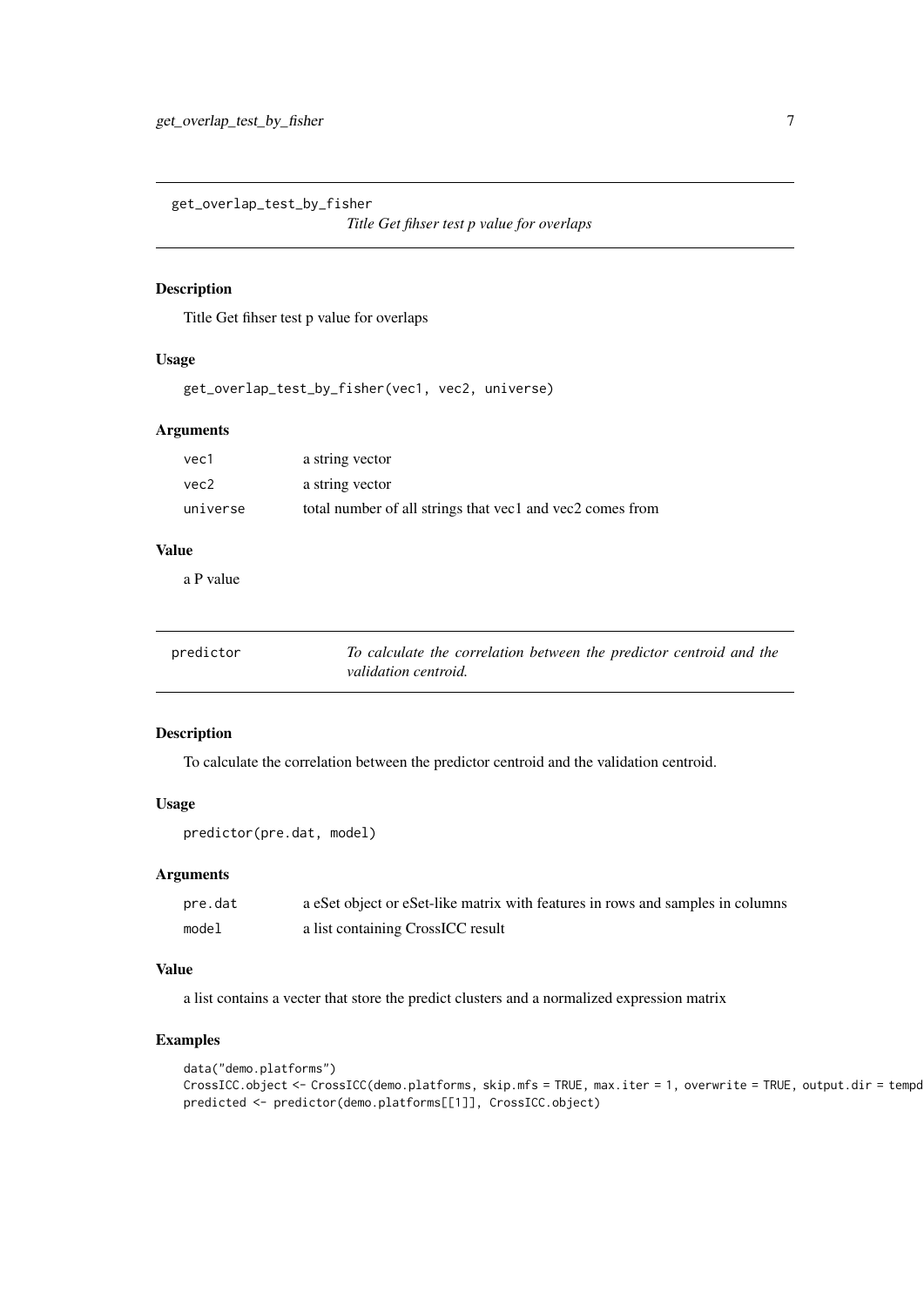<span id="page-7-0"></span>

#### Description

Title Adjust Rank Index

#### Usage

rand.index(df, col1, col2)

#### Arguments

| df   | input data frame                         |
|------|------------------------------------------|
| col1 | name of interest variable 1 column in df |
| co12 | name of interest variable 2 column in df |

#### Value

adjust ARI value

ssGSEA *To get GSEA-like ranked matrix from CrossICC result.*

#### Description

To get GSEA-like ranked matrix from CrossICC result.

#### Usage

ssGSEA(x, gene.signature, geneset2gene, cluster)

#### Arguments

| $\mathsf{x}$ | a eSet object or eSet-like matrix.                        |
|--------------|-----------------------------------------------------------|
|              | gene. signature gene signatures calculated by CrossICC.   |
| geneset2gene | a matrix contains geneset (cluster name) mapping to gene. |
| cluster      | CrossICC returned clusters. Note: Must mapping to x!      |

#### Value

a matrix with samples' eigenvalue in different super clusters.

```
data("demo.platforms")
CrossICC.object <- CrossICC(demo.platforms, skip.mfs = TRUE, max.iter = 1, overwrite = TRUE, output.dir = tempd
Mcluster <- paste("K", CrossICC.object$clusters$clusters[[1]], sep = "")
CrossICC.ssGSEA <- ssGSEA(x = demo.platforms[[1]], gene.signature = CrossICC.object$gene.signature,
geneset2gene = CrossICC.object$unioned.genesets, cluster = Mcluster)
```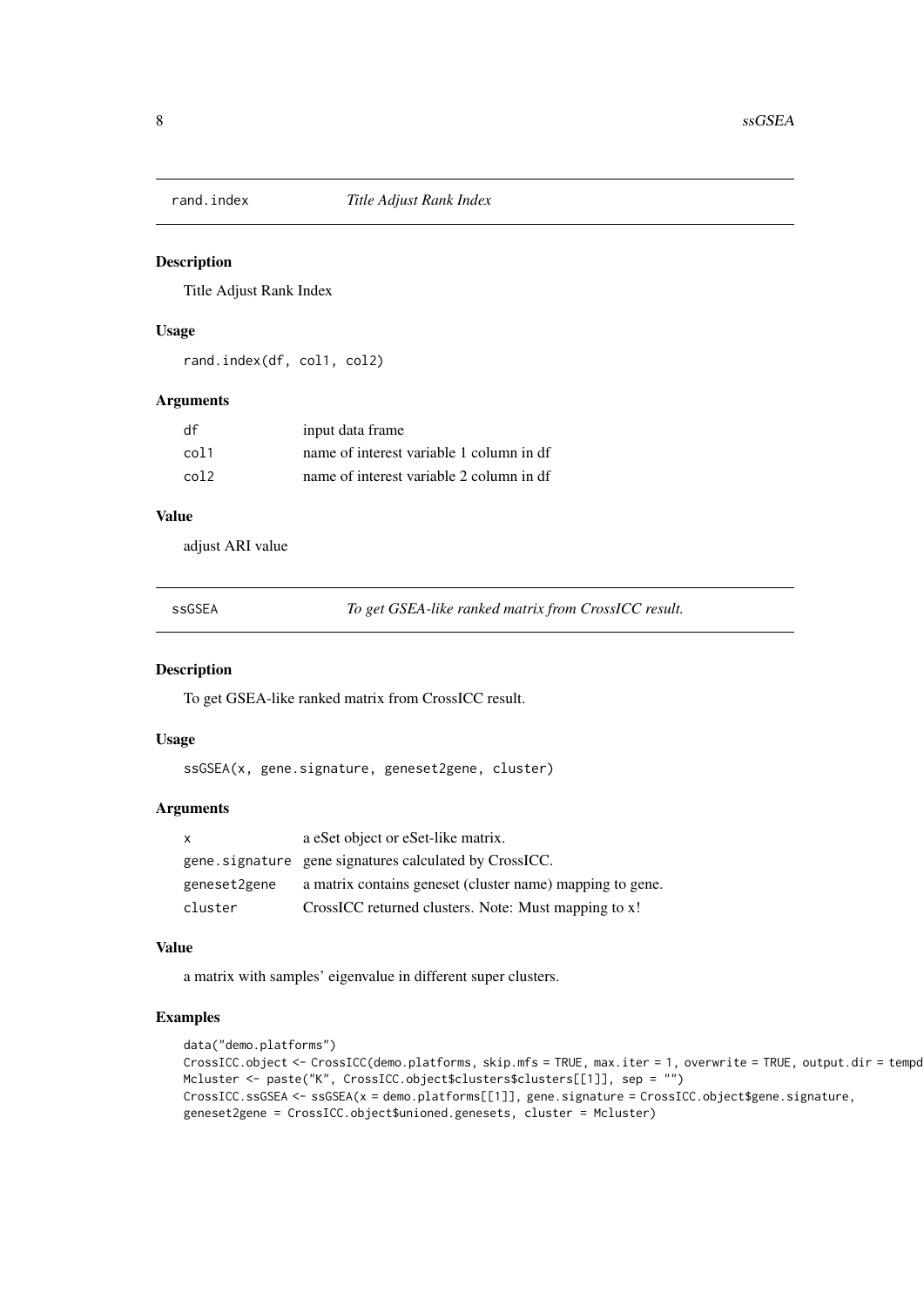<span id="page-8-0"></span>

| summaryCrossICC | Summary the CrossICC-returned list to produce human-readable out- |
|-----------------|-------------------------------------------------------------------|
|                 | put                                                               |

#### Description

Summary the CrossICC-returned list to produce human-readable output

#### Usage

```
summaryCrossICC(result)
```
#### Arguments

result list-type CrossICC's return value.

#### Value

list contains: a matrix of genesets mapping to genes; a named atomic vetor of samples mapping to super clusters.

```
data("demo.platforms")
CrossICC.object <- CrossICC(demo.platforms, skip.mfs = TRUE, max.iter = 1, overwrite = TRUE, output.dir = tempd
CrossICC.summary <- summaryCrossICC(CrossICC.object)
```